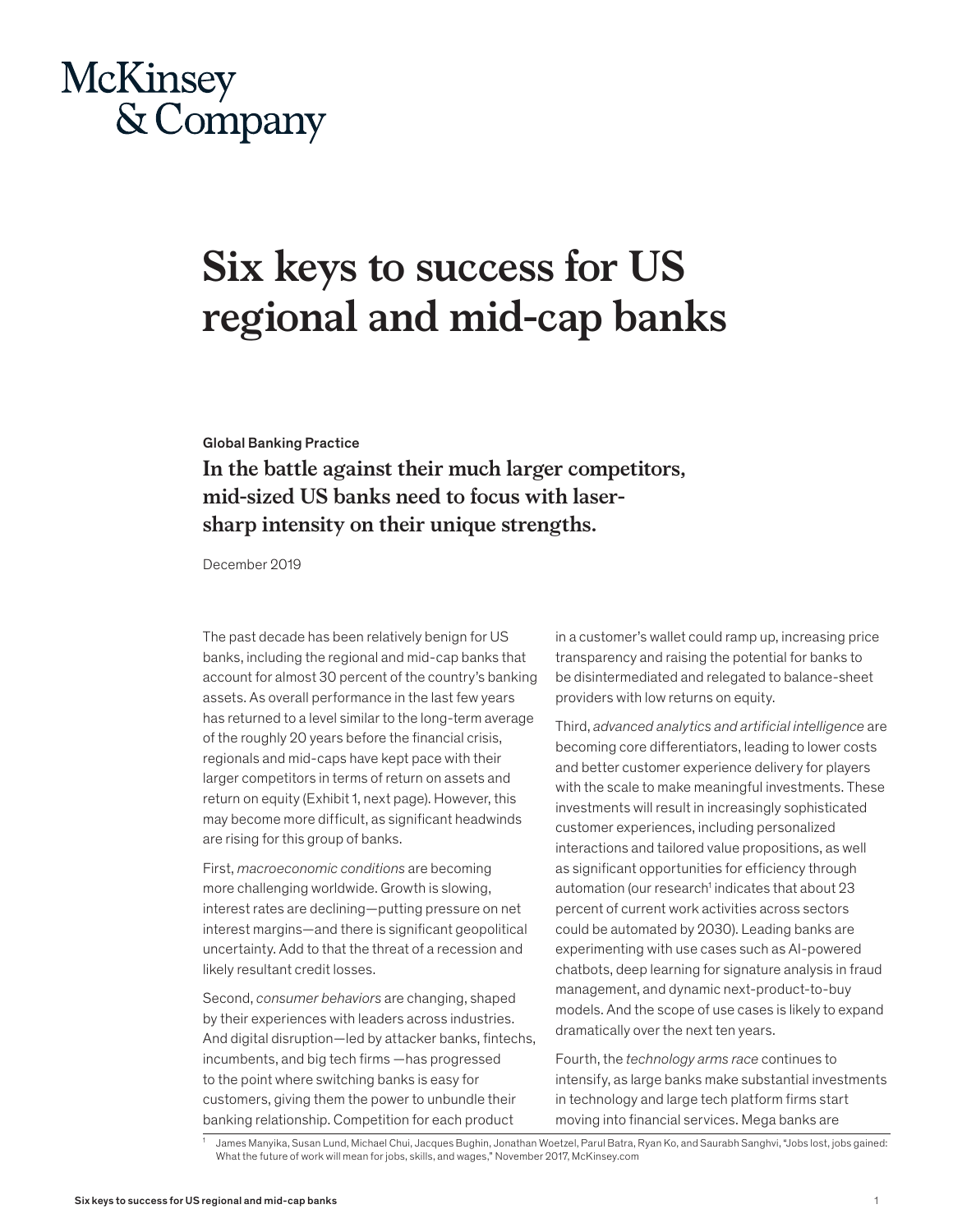#### Exhibit 1

## **US regional and mid-cap banks have performed similarly to their larger peers.**

| Assets (\$19 trillion) <sup>2</sup>                | 100% | Return<br>on assets, <sup>3</sup><br>$\%$ | Return<br>on equity, <sup>3</sup><br>$\frac{0}{0}$ |
|----------------------------------------------------|------|-------------------------------------------|----------------------------------------------------|
| "Mega" banks<br>(>\$1 trillion assets)             | 46%  | 1.3                                       | 12.7                                               |
| Super regionals<br>(\$250 billion - \$1 trillion)  | 10%  | 1.2                                       | 10.4                                               |
| "Core" regionals<br>(\$50 billion - \$250 billion) | 19%  | 1.4                                       | 12.3                                               |
| Mid-caps<br>(\$10 billion - \$50 billion)          | 10%  | 1.0                                       | 10.3                                               |
| Micro and community banks<br>(<\$10 billion)       | 14%  | 1.0                                       | 10.5                                               |
| Assets                                             |      |                                           |                                                    |

#### US banking<sup>1</sup> market structure, 2018

<sup>1</sup> Bank holding companies, commercial banks, savings and loans holding companies, savings and loans associations, and savings banks on a top-tier level. 2 2018 FY values rounded; asset shares calculated based on full set of US banking institutions of n = 5,242; excludes nonbank players. 3 Calculated with net income, assets, and equity as of 2018 FY. Source: FDIC; SNL; McKinsey analysis

leveraging their scale—both investment dollars and volume of customer data—to make significant investments and attract high-quality tech talent, increasing the gap between the leaders and laggards.

Fifth, *a changing regulatory landscape* could make select areas more challenging for smaller banks over time, particularly in the cybersecurity arena, which is likely to see increased focus from regulators. Many regional banks will need to continue investing substantially to manage risks effectively.

These factors will continue to drive consolidation, and only the nimblest regional banks will survive intact. To do so, they will need to rethink their operating models with the aim of achieving efficiency ratios below 50 percent (with a clear path to continued reductions), significant and sustainable sources of low-cost funding, meaningfully better customer experience, a compelling talent value proposition, and a rapid and flexible approach to operational changes.

## **Playing to their strengths**

Despite the challenging outlook, regional and mid-cap banks have meaningful strengths: close connections to customers, the ability to pursue highvalue niche markets and segments, and relatively rapid decision-making. Our "strategic control map" analysis of banking valuations in the US shows that the market expects a leading pack of regional banks to considerably outperform their larger peers over the next several years (Exhibit 2, next page).

In our view, US regional banking leaders should focus on the following six areas as they shape their strategy and their response to potential mega bank dominance:

## 1. Focus on where the bank has a "right to win" and optimize the rest

The days of being all things to all people are over for most regional banks. Most do not have a differentiated strategy that will win over time. Many banks pursue a community-oriented strategy, but our research suggests that community connection is not a major factor in determining where people bank, and the importance of local branch presence has been steadily declining. In fact, banks that have focused on building a segment niche or driving productivity in a disciplined way have been rewarded by the market with price-to-book ratios roughly 20 percent higher than those of their peers.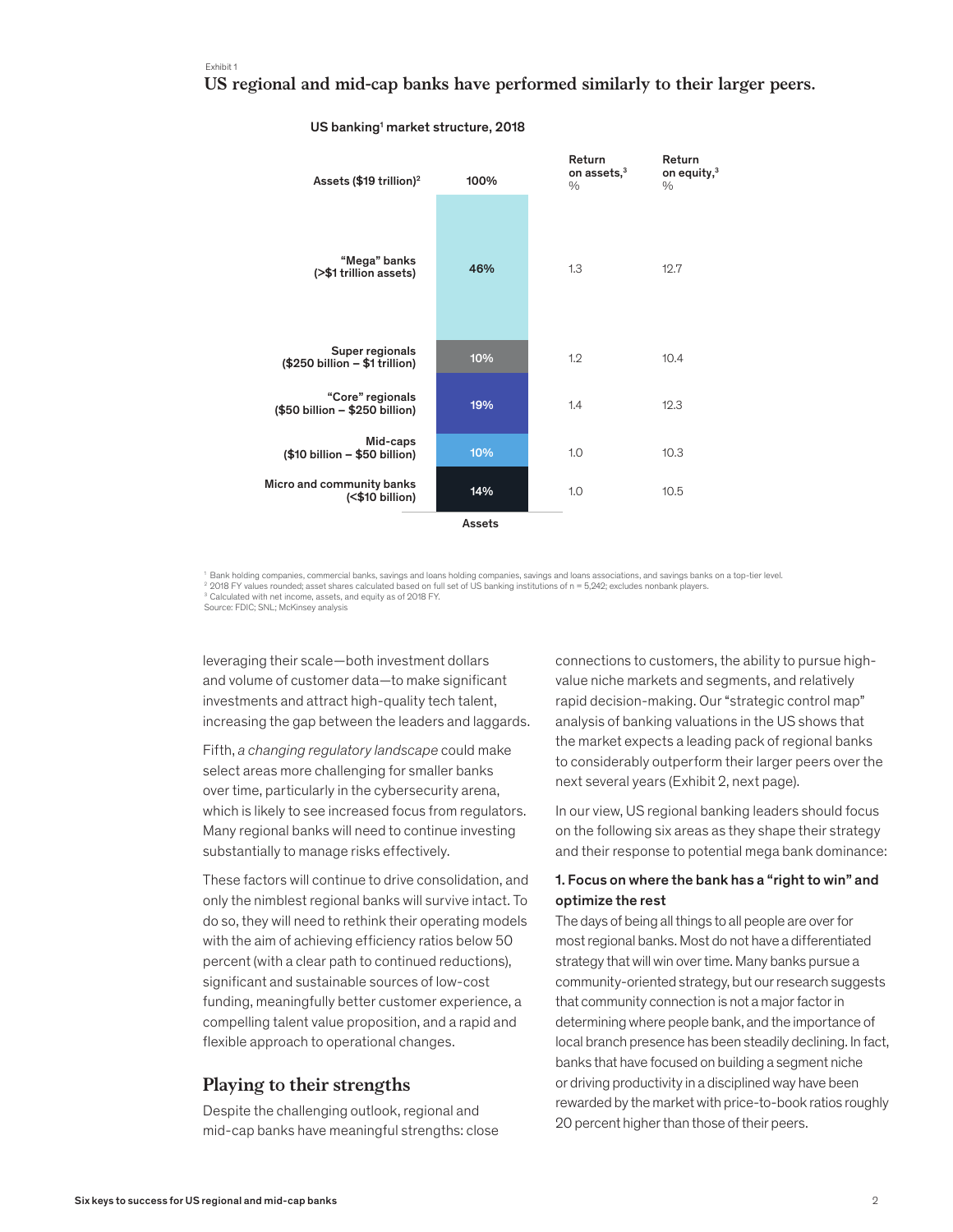## Exhibit 2 **US regional and mid-cap banks with a distinctive niche are outperforming.**

0 10 20 30 40 50 60  $0\frac{L}{0}$ 50 0.5 10 20 30 40 50 60 70 80 90 100 110 120 130 140 150 160 170 180 190 200 1.0 3.0 1.5 2.0  $2.5$ Tangible book value, \$ billion \$250 billion market cap \$100 billion market can \$50 billion market cap \$25 billion market cap Distinctive positioning: High concentration of niche segment players Mid-Cap banks Aggregate scale

#### Strategic control map of US regional and mid-cap banks with more than \$25 billion in assets

Source: Capital IQ; Datastream; annual reports; data as of December 5, 2019; McKinsey analysis

P/Tangible book value

Most regional banks need to take a hard look at where they can actually win, and prioritize those areas where they have a unique ability to compete. For many, this could mean shifting resources away from mass market consumers towards relationship-oriented businesses like commercial or private banking.

Several banks have been rewarded by the market for doubling down and developing a sustainable competitive advantage in one specific cluster, industry, or segment niche. These banks invest disproportionately in growing their target segment with differentiated products, sales, marketing, and operations, and develop deep networking effects by serving several types of players in the same cluster to protect their margins. For example, some banks have delivered a significantly higher growth rates than their peers by targeting the startup, venture capital, private equity, and investor cluster.

Of course, success in a niche approach is also dependent on choosing the right segment. Some of the lowest-performing banks are those that have chosen segments that did not grow as expected, or which were buffeted by greater economic headwinds.

Banks seeking to adopt a targeted segment posture should start by taking candid stock of their strengths and weaknesses, examining the opportunities in

the market, and purposefully orienting management attention, operating model, and investments to succeed in that segment.

#### 2. Ensure a sustainable low-cost funding source

Many US regional banks are not growing low-cost deposits at a rate that will sustain them. As our recent research indicates,<sup>2</sup> the relationship between branch network and deposit share is breaking down (Exhibit 3, next page). Today, growth in deposits is more closely correlated with a bank's ability to gain customer mindshare. Banks with strong customer mindshare provide a set of products, services, functions, and access that encourage engagement between a bank and its customers. These banks excel in terms of digital maturity (the extent and sophistication of a bank's web and mobile capabilities), share of voice (the level of a bank's representation in advertising and marketing in specific markets), and customer experience (the ability to fulfill customers' expectations of service, within and across all channels)—in addition to physical footprint. Larger banks with superior marketing budgets and digital capabilities are increasingly winning the war for deposits as a result: approximately 45 percent of new primary banking relationships are with the mega banks, even as they account for less than 20 percent of branches.

<sup>2</sup> Shital Chheda, Aditya Dhar, Marukel Nunez Maxwell, and Pradip Patiath, "Customer mindshare: The new battleground in US retail banking," February 2019, McKinsey.com.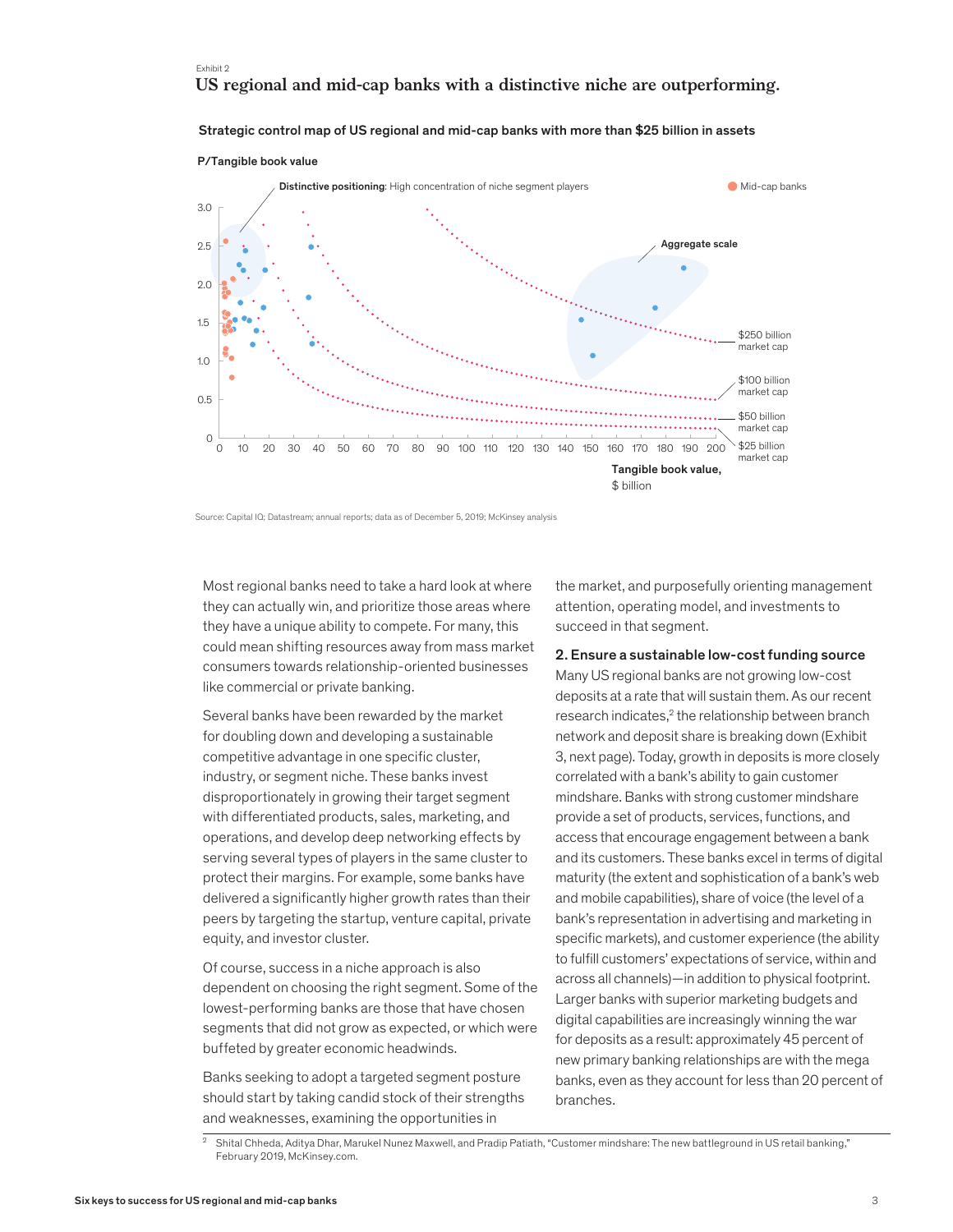#### Exhibit 3

## Market share increasingly reflects "customer mindshare," as opposed to local **physical footprint.**







Source: FDIC; SNL; McKinsey analysis

Any regional bank's strategy must address deposit growth by determining the current competitive position, gaps to fill, and likelihood of success. In many cases, this may require investing in new capabilities to win in deposit-rich commercial verticals (e.g., professional services, title companies) or in the small business arena, by sharpening the conventional value proposition and building new digital infrastructure (as some European banks have recently done). The threats and opportunities presented by digital deposit attacker models have to be carefully weighed as well.

#### 3. Build a scalable, efficient model

Leading players have a relentless focus on improving productivity in all parts of the bank, deepening relationships with existing clients, and maximizing the return on their current assets. Those who have succeeded in these areas in recent years have been highly rewarded by the market, achieving a median price-to-tangible-book-value of 1.9x compared to 1.6x for median regional peers. Productivity leaders have also achieved a roughly 50 percent higher share price appreciation and about two times higher ROE improvement over the last four years compared to their less productive peers (Exhibit 4, next page).

Many banks that have grown through acquisitions have accumulated broken processes and inefficiencies over the years. To deliver leading customer experience and achieve top-level efficiency, these banks need a scalable model built around a simple structure, a focus on performance management, and redesigned processes (e.g., credit) that leverage demand elimination, digitization, and automation. This allows banks to pursue acquisitions with a higher probability of positive returns to shareholders, and to achieve a lower overall cost structure.

Banks seeking to emphasize productivity start with a bank-wide transformation, designing the target state, identifying cost and revenue initiatives, and executing over 12 to 18 months. In most institutions there are substantial opportunities bank-wide: for example, improving the efficiency and customer experience of the credit function, optimizing the branch footprint, creating a value-focused procurement organization, boosting the effectiveness of the commercial and consumer sales forces, and increasing fee income (e.g., from treasury management).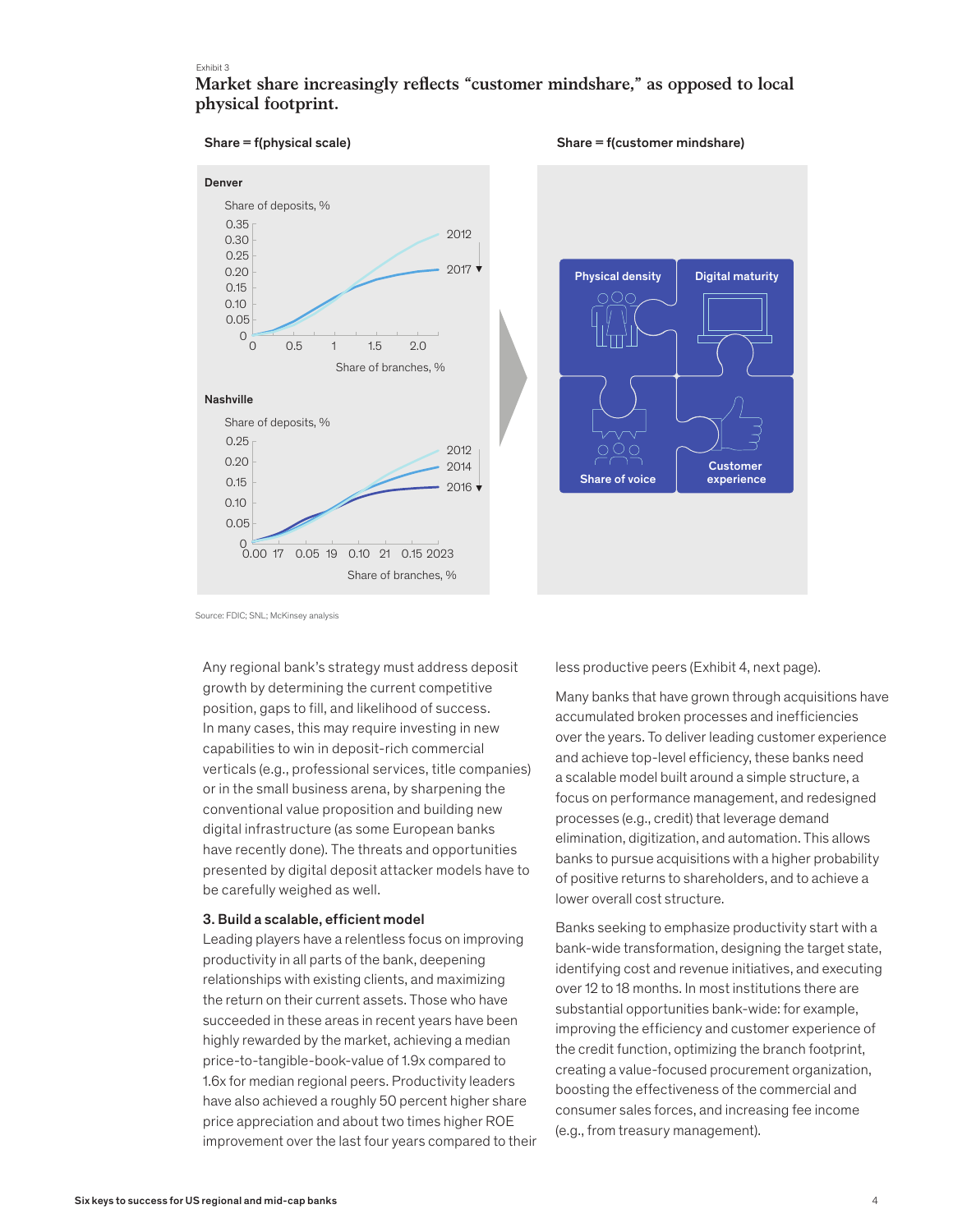Exhibit 4

## US regional banks that improved their efficiency ratio the most in recent years **had considerably better share price and ROE performance.**



1 Includes 26 US banks with \$10 billion to \$250 billion in assets that decreased their efficiency ratio by 5 percentage points or more between 2014-18, and ended

up in 2018 with an efficiency ratio below peer median.<br>Includes 81 US banks with \$10 billion to \$250 billion in assets.

<sup>3</sup> Reflects change in dividend-adjusted close price, adjusted for cash dividends, stock splits, spin offs.<br>Source: SNL; McKinsey analysis

Productivity leaders among banks develop a culture throughout the enterprise that sustains their advantage over time. In our experience, with the right commitment from the top, a typical bank can achieve a 7 to 10 percentage-point improvement in efficiency ratio over two years—enough to move from median to top-quintile. This improvement can free up significant capital for investment and lift the bank's share price, unlocking opportunities for strategic M&A.

## 4. Develop a technology strategy to enable the business strategy

Core IT is increasingly a constraint on innovation and on how deeply costs can be cut for regional banks; and a robust core IT is also important for tapping into the next wave of efficiency improvements. Mega banks are making multibillion-dollar investments in digitizing customer journeys, automating the back office to improve speed and reduce costs, and making bets on next-gen functionality. Regional banks lack the resources to compete in all these areas—consider that one mega bank spent more on technology last year than all 59 US banks with \$10 billion to \$50 billion in assets combined.

Given this resource gap, US regional banks must carefully determine where to over-index and focus investment based on the specific strategy

pursued. They also need to clarify their approach to partnerships with fintechs—as this may be one way to "leapfrog" larger competitors in certain capabilities. Regional banks need a plan for leveraging tools like cloud computing, scaling agile beyond select pockets in IT, and streamlining key customer journeys. In addition, they need to craft an approach to core technology modernization (choosing, for example, between big-bang core replacement, journey-led progressive modernization, and greenfield tech stacks) that best suits their overall business goals and the set of pain points they face—for example: cost profile, time to market, personalization, partnerships and innovation.

### 5. Hire talent for the future

Regional banks will need new skill sets to be successful over the next five years. They will need to hire, develop, and retain talent in critical functions, including data scientists, analytics translators, fullstack developers, UX/UI designers, and agile coaches. Compounding the challenge, many regional banks are facing a retirement "cliff" in key traditional roles (sales and senior management), increasing the urgency of staying relevant with younger potential talent.

A three-year talent aspiration based on each bank's individual business strategy is needed, defining